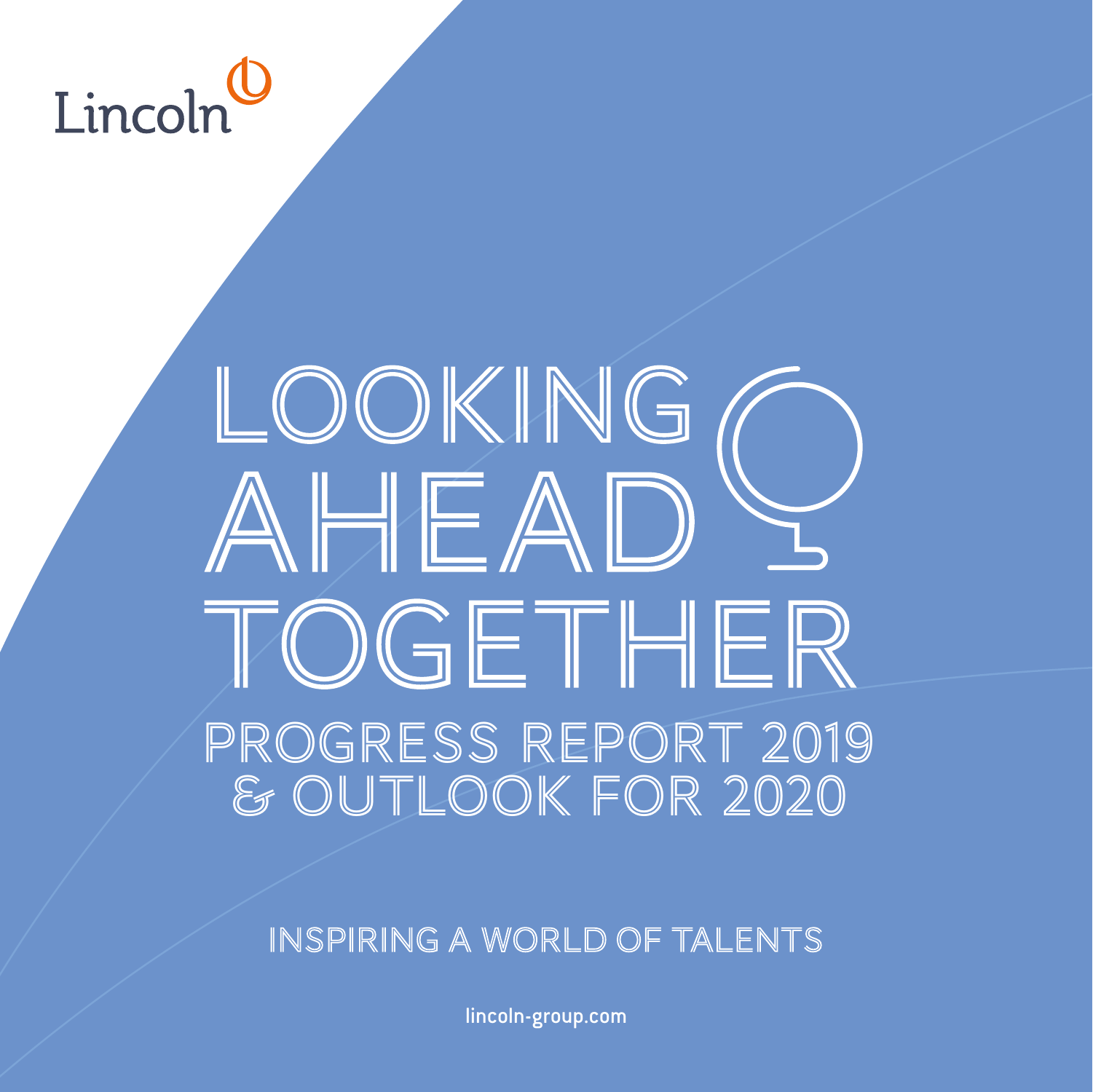2 3

# Heading for the Talent Agent

*Our strategic evolution towards the Lincoln consultant becoming a «Talent Agent» was rewarded in the first year with an organic growth of 9%. These results, as well as the renewed confidence of our faithful community of Talents, encourage us to go ever further in the coconstruction of a serene and ambitious mobility:*

*> The Talents we support deploy their full potential in servicing the objectives that are decisive for the companies they join. Our presence at their side and our advice are a guarantee of confidence in the realization of major projects, and we work every day to strengthen them.*

*> More united, more present with our Talents throughout their mobility cycles, we have the precious opportunity to enrich our mutual knowledge, to cultivate together a long term relationship and build the best teams.*

*> Organizations are moving towards ever greater agility, raising with increasing acuity the issue of Talents mobility. Developing the external employability of Talents is the whole point of the inno-vative support offer we are launching this year.*

# Édito Édito EDITO



*Passionate about our mission and convinced by this great growth potential, we decided, in early 2020, to join the Talent Club of Companies\* to amplify our Talent Agent strategy and participate in the creation of an international leader in Talent Management. Through this alliance, we intend to further accelerate ourinternational development and multiply our innovations in the service of talent deployment.*

*\*The Talent Club is an international federation of companies specialized in the management and representation of Talents in high demand areas such as sport, digital, management or art. A privately owned holding company created in June 2019, The Talent Club acquires majority stakes in leading talent management players in their markets and inspired by their mission as Talent Agent.*

GWENAËL PERROT *Chief Executive Officer*

MATTHIEU BEAURAIN *President*



# "with you for an ambitious & fulfilling mobility "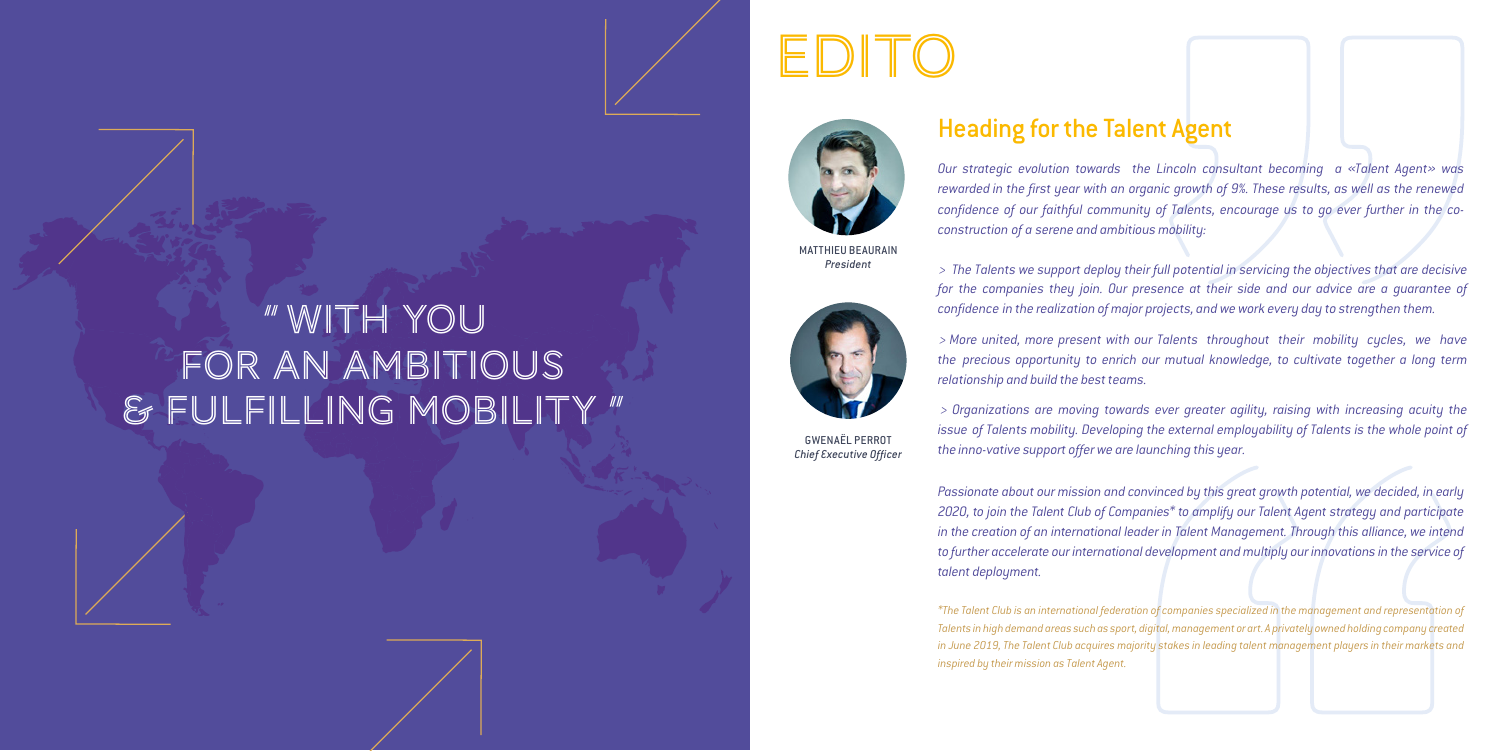# MISSION

# Talent Agent LINCOLN

 $\Omega$ 

 $\Omega$ 

Committed Talents, confident in their mobility, are one of the most powerful levers of sustainable performance in organizations. That is our belief. By accompanying them with a loyal presence, advice and innovative services throughout their business career, Lincoln's Talent agents enable them to experience an ambitious, inclusive and fulfilling mobility experience. And thus foster a more fluid, agile and resilient society.

**At Lincoln, we believe that trust is key, both to the fulfillment of each individual and to the growth of the company.**

Talents who are confident and serene about their mobility are able to get fully involved and give the best of themselves. They then become a powerful performance lever for the company. We are also convinced that a professional life should not be seen as a succession of opportunities. It must be built on a long-term vision, through a clear professional project that we define hand in hand and step by step.

This is why we are Talent Agents: allies you can trust and rely on, present at every step to advise, accompany and enlighten you. We devote our energies to nourish and inspire you, to make you evolve and grow, to give you the desire and the capacity to go beyond your apprehensions and to go always further...

We also help you to build and develop the best teams at your side. Individuals, teams, companies: together, let's build a successful future.



 $\Omega$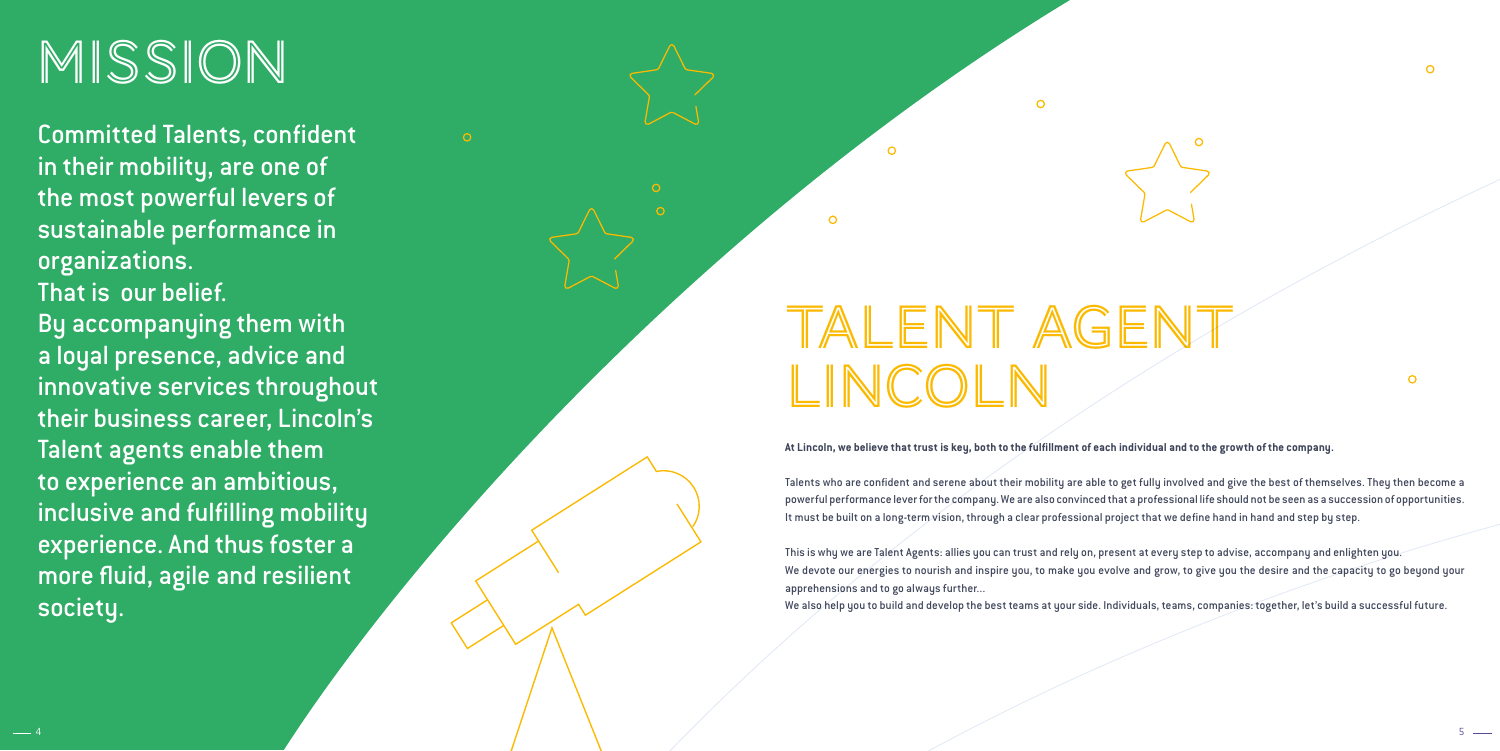

# KEY FIGURES OUR COMMITMENT

**17 M** $\epsilon$  Turnover **17** Including 5,4 M $\epsilon$  in sales  $+9\%$ outside France, up 22% vs. 2018

**7**  Offices around the world

**136** Workforce 2019 **70** Staffing level in 2015 **+94%** in 4 years

TO SOCIETY

**6376** Talents have benefited from our advice thanks to at least one of our Assessment solutions.

**595**  customers including 211 new customers

**534**  recruited Talents **161** assignments in Interim Management

growth in 2019 vs. 2018

## **SOME OF OUR ACTIONS**

> Solidarity Days, which we hold once a year in Europe and Asia, during which we close our offices so that our employees can all work together for an association.

> Les Journées de la Diversité in Paris, where we accompany people who have dropped out of the

workforce.

> The Senior Forum, where every year we help several dozen seniors to better enter the job market. > Regular interventions since 2005 with high school students from neighborhoods in difficulty in Seine Saint-Denis.

> "À compétence égale", a professional association of which we are co-founders. We have been actively involved in its coordination since 2006 to fight discrimination in hiring and promote diversity. > Our internal initiatives: training of all our employees to deal with discriminatory demands, appointment of a CSR Manager, annual discrimination vigilance audit, talent satisfaction surveys, actions to reduce our carbon footprint as part of the Lincoln Green program.

## **MAKING PROFESSIONAL MOBILITY ACCESSIBLE TO ALL**

Beyond the values of respect and exchange that drive us on a daily basis, we are resolutely committed to the promotion of diversity, equal access to employment and the fight against discrimination. Creating links between the business world and the most fragile populations is the basic subject on which we are mobilizing through numerous actions in partnership with the major players in the field of professional integration.

136 employees

**27%** male vs **73**% female

**16%** over 50 years old **59%** 30/49 years old **25%** under 30 years old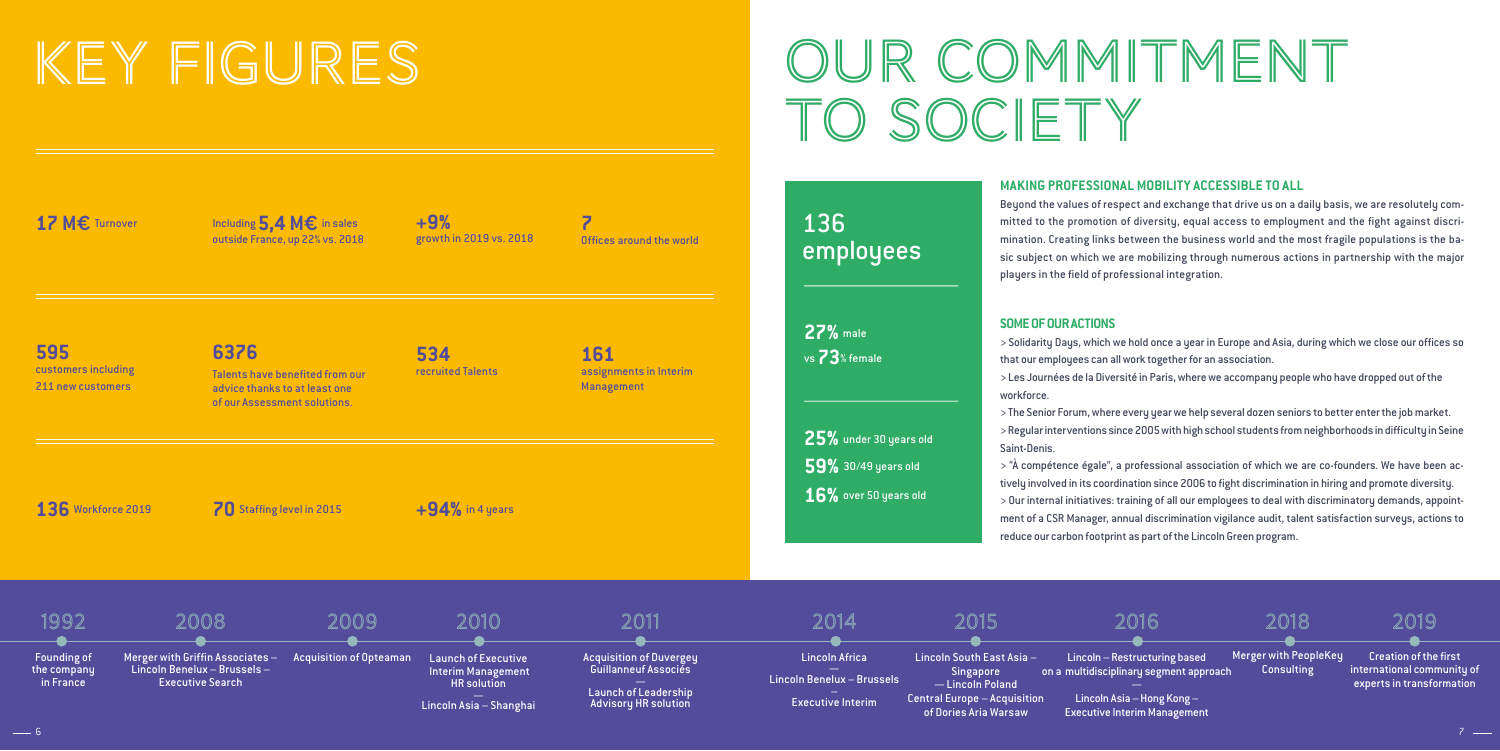# INNOVATION

### **EVER MORE EFFICIENT ASSESSMENT SOLUTIONS**

Our Research & Development unit is constantly working on the design of new assessment solutions. After the success of Horizon in 2019, the first serious game measuring the skills of transformation leaders, we will launch version 2 in 2020, which will offer even more detailed analysis according to the types of positions and different sectors of activity. We are also continuing the digitalization of all our tools, with the release of a fully digital in-basket module (simulation) to assess business unit managers.

## **A NEW INNOVATIVE OFFER**

Ongoing technological, economic and societal transformations are contributing to a real acceleration in mobility, encouraging companies to become more committed to developing the employability of their talent. Already sensitive to the support of internal mobility, they are becoming aware that anticipating departures and taking care of off-boarding is just as important as building loyalty. More than ever, the Employer Brand is critical to attracting and retaining talent. It is in this context that Lincoln, in 2020, is launching a new innovative support offer to anticipate and prepare creative and serene transitions to another professional life.

Lincoln offers a unique journey in terms of content and pace, and puts all of its expertise at the service of Talent. He/she will benefit from the assessment tools developed by Lincoln, the advice of its business experts and its network of partners and, in the end, will be coached by a Talent agent specialized in his/her ecosystem, who will help him/ her cultivate his/her employability.

**Digitalization of our activity, innovative support solutions, new tools for reflection and evaluation, label of excellence... We are constantly anticipating the needs of tomorrow to help Talents meet the challenges of organizations undergoing profound transformation.**

#### **THE INTERNATIONAL TALENT MANAGEMENT BAROMETER**

By giving voice to our Talent Communities, in 2019 we published the first major international survey on Talent Management and how it is perceived to be implemented in companies. With many expectations expressed and analyzed, this study is rich in lessons learned and gives us the opportunity to identify levers for optimizing existing systems. And it demonstrates the fundamental role of Talent Management policies in creating confidence among managers in their company.

## **THE FIRST INTERNATIONAL COMMUNITY OF INTERIM MANAGERS WITH THE LABEL " EXPERTS IN TRANSFORMATION"**

Having been heavily involved in interim management for several years, we have decided to go even further by forming an exceptional group, selected from our communities of interim managers in Paris, Brussels, Singapore, Shanghai and Hong Kong.

« Experts in Transformation» is now our label certifying excellence in processing. All at least bilingual, with several successful transformation missions, these personalities are recognized for their experience in situations with high strategic stakes and know how to move the lines by cultivating creativity, resilience and a sense of initiative.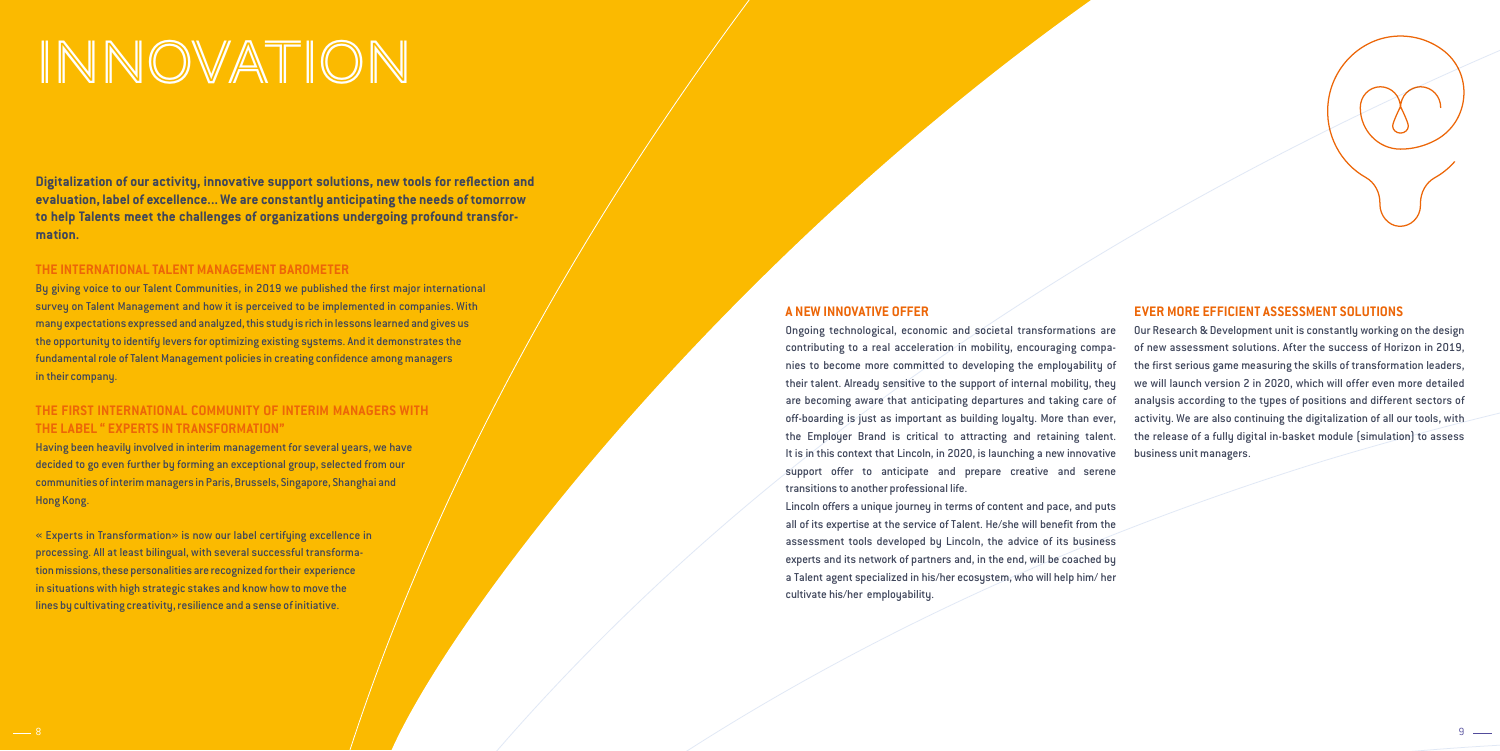# OUR LOCATIONS

 $\overline{C}$   $\overline{C}$  13 NATIONALITIES  $\overline{C}$   $\overline{O}$   $\overline{O}$  anguages spoken on a day-to-day basis

## China

Our business in China grew by 17% in 2019. After the successful integration of PeopleKey Consulting, which enabled us to extend our presence in industrial sectors, we have strengthened our Leadership Advisory division in order to meet the growing demands on skills development topics. Despite the uncertainties surrounding China's growth in 2020, we still have significant sources of growth in technology and in the many sectors impacted by regulatory changes, such as the environment and the pharmaceutical industry, as well as in the growing liberalization expected in the financial and energy sectors.

## East Asia

Our Singapore office is continuing to expand by focusing on emerging countries such as Indonesia, Vietnam and the Philippines, where needs are constantly growing, particularly in engineering and construction.Singapore also remains a particularly dynamic hub for the entire SEA zone in the industrial technology, energy and life sciences sectors, with significant investments continuing to flow in. As for the entrepreneurial scene, it is developing strongly around subjects such as artificial intelligence, cyber security or fintech.

# Africa & the Middle East

Despite major economic and structural disparities, the Africa Middle East zone confirms its growth, with several countries such as Côte d'Ivoire, Kenya and Ghana at the top of the list of the world's most promising economies. After extending our presence from the MENA (Middle East North Africa) zone to all of Sub-Saharan Africa and South Africa, we continue to develop our business with local and international groups in 5 priority sectors: Mining, Oil & Gas, FMCG, Industries, Bank & Financial Services. With a strong demand for senior management positions, our community of experienced and internationally recognized Talents is a tremendous asset.

# Western Europe

With increased needs for high value-added skills, 2019 was a reference year for the employment of leaders, managers and experts. In France, where we have supported the largest number of Talents since our creation, recruitment has reached a record level and should exceed the 300,000 threshold in 2020.

We see the same dynamic in Belgium and Switzerland, where our new office already has several key accounts amongst its clients. Uncertainties linked to the global geopolitical context (lower interest rates, Brexit, commercial crisis between the USA and China) nevertheless call for caution and strengthen our determination to continue diversifying our business lines.

**ERI INTERNATIONAL** We are increasingly supporting our business clients and Talents across wider geographies. Thanks to our ERI International partner network, of which we have been a founding member since 2007 and which brings together independent firms that share common values and work processes, we can provide the same high-quality service and customization in over 35 countries.



## Central Europe

Based in the business district of Warsaw, Lincoln is one of the most reputable firms in Central Europe for the evaluation of professional potential. Lincoln's presence in a high-growth region that includes Poland, Hungary, the Czech Republic and Slovakia is at the heart of the challenges in this strategic region for foreign investors. Our teams are particularly active in the challenge of modernization and the emergence of Industry 4.0, where our new development program dedicated to industrial management is an innovative lever to meet the growing need for Talent in these major manufacturing countries.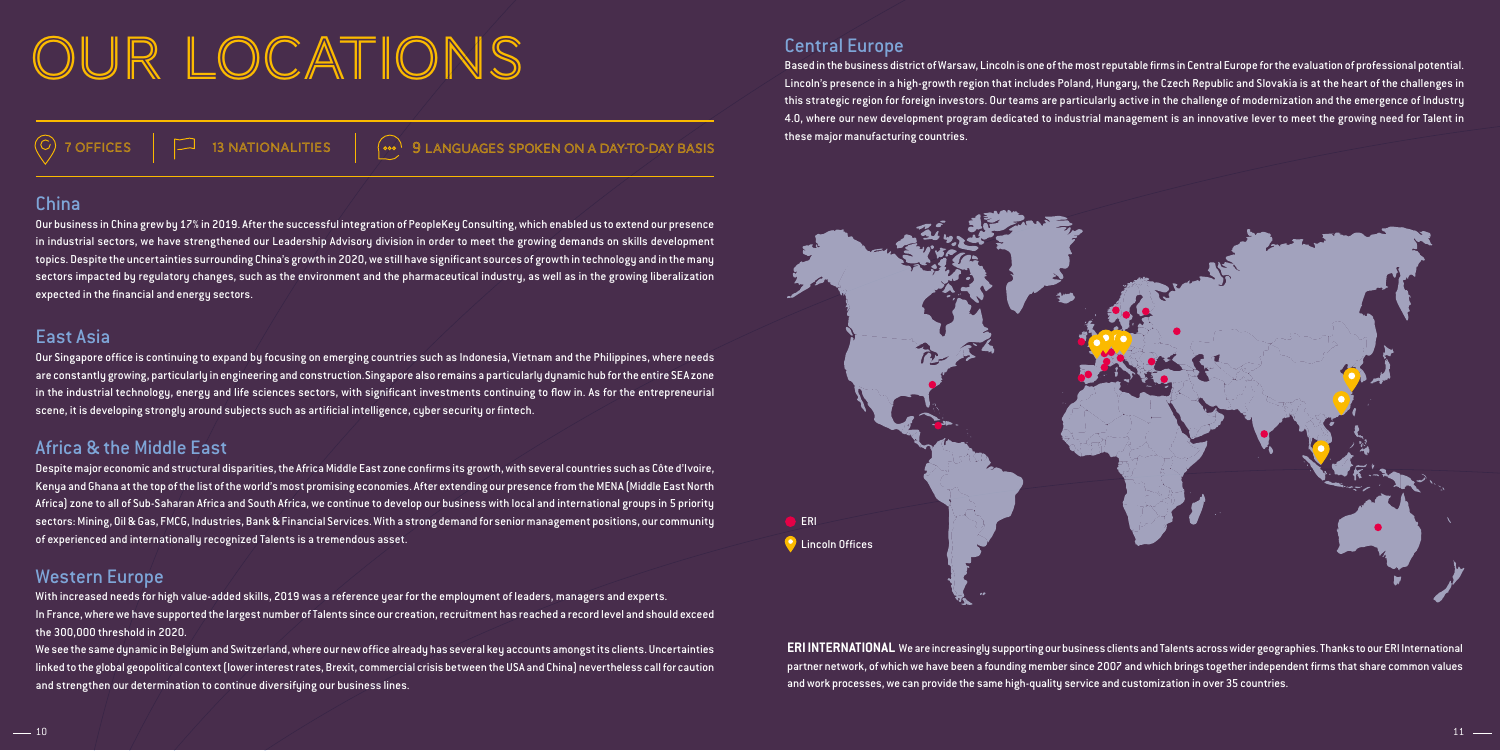# OUR SERVICES

# $\circ$

# Closely supporting Talents, Managers and Leaders in their professional challenges.

We have completely revamped our Talent Management Consultancy and have brought our Executive Search, Transition Management and Leadership Advisory business lines together in specialized sector teams. With its emphasis on providing targeted and customized support, this structure enables us to offer solutions that best meet the business-related challenges and issues facing each professional community. It also offers excellent potential for mutually beneficial synergies between us, the Talents we support and our partner companies.









|  |  | and the state of the state of the state of the state of the state of the state of the state of the state of th |
|--|--|----------------------------------------------------------------------------------------------------------------|
|  |  |                                                                                                                |

Financial Services, Private Equity

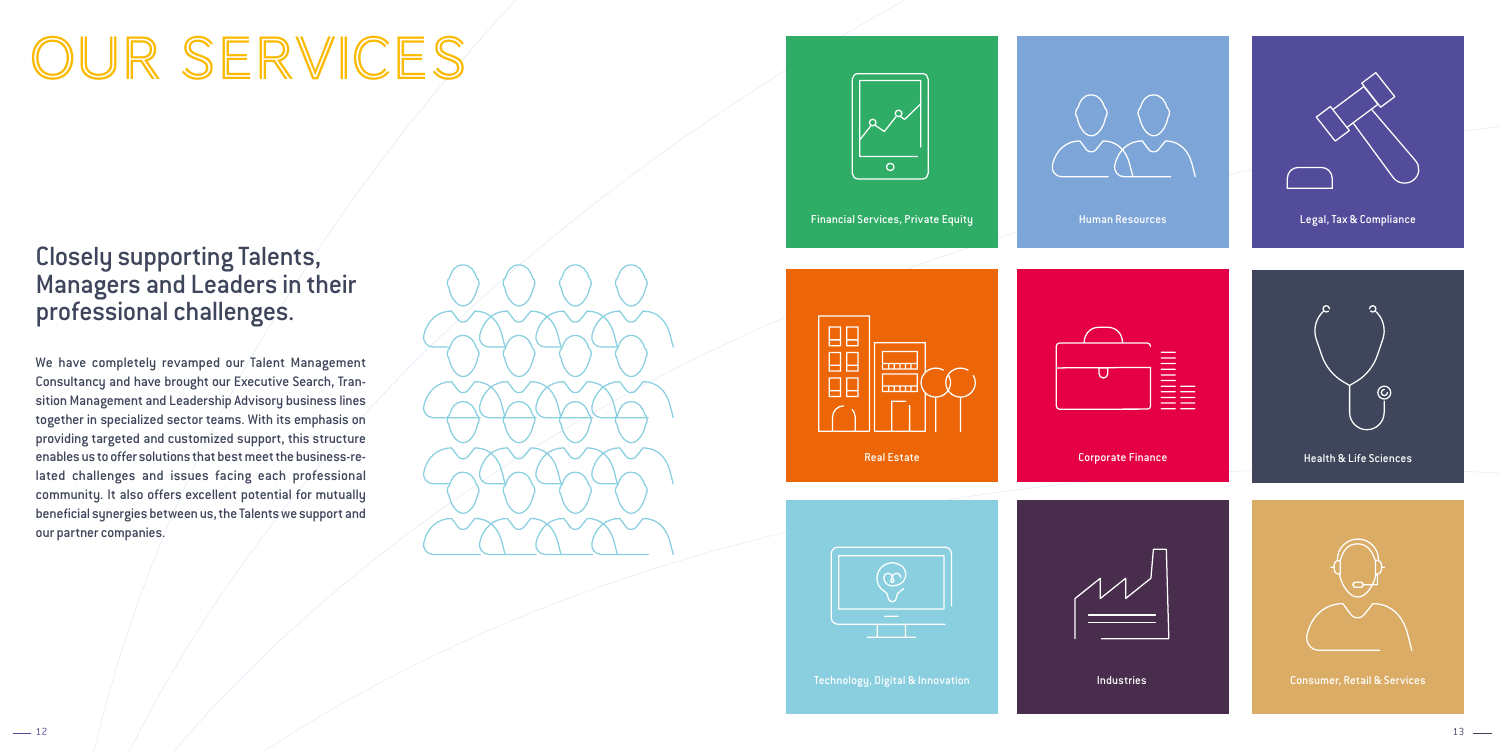# Financial **SERVICES**

# FINANCE

# **2019 RETROSPECTIVE**

**IN BOTH EUROPE AND ASIA, BUSINESS REMAINED AS IMPORTANT AS EVER**

# Corporate Finance

## **A MARKET UNDER GREAT PRESSURE**

> Candidates in a position of strength, particularly profiles with less than 15 years of experience and expertise functions. > Talents with increased expectations about the companies. > Increasingly complex missions that require a very high level of reactivity.

 >Important transformation issues that require sharp Talent. > Growing international trade between Europe and Asia and between China, Singapore and Hong Kong: Lincoln supports major French groups in their development in Asia.

In line with the strong growth in capital raising, we have significantly expanded our community of client partners. Thanks to their knowledge of the different ecosystems, our teams have also orchestrated fruitful meetings between entrepreneurs and investors and have fully played their role of accompanying people and business projects.

> An activity shared between SMEs and large groups, with a growing number of SMEs, and start-ups.

> Numerous Executive Interim Management missions in managing during a transition period, in transformation or increasing skills of financial organizations.

# Private Equity

## **CONTINUED STRONG GROWTH**

In a banking environment that remains weakened by low interest margins, high operating expenses and an uncertain geopolitical context, we pursued our growth:

> An increase in recruitment in Europe and Asia, both for management teams and for investments in the small and mid-cap segment.

> For equity investments, in addition to the traditional functions of CFO, there is increased demand for management positions and roles such as Directors with an extended international scope.

> For the management teams, a willingness to diversify the cells with more women, international profiles and an increasing need of Operating Partner.

> A very strong increase in investments and innovation capital missions (VC funds, incubators, Fintech, etc.).

> Numerous requests for the evaluation and coaching of executives, which show that we embody a reference in terms of consulting.

> Management and Executive Committee on major transformation issues.

# Bank

## **CONTINUING OUR DEVELOPMENT**

> By continuing to support both the major players in the market and Fintech.

> By being mobilized by the strong development of Responsible Investment amongst our clients.

> With many assignments related to regulatory constraints or Data issues.

# **Insurance**

## **A VERY DYNAMIC YEAR**

> The acquisition of several new key accounts, where we are involved at both middle management and Executive Committee level.

> The opening of our office in Zürich, where we have already carried out several missions. With more than 260 banks, 200 insurance companies and 1.800 pension funds, financial services in Switzerland is a first-class business and one of our development priorities.

> The consolidation of our presence in Africa, where we have carried out several mandates.

# Asset Management

## **A RAPIDLY CHANGING SECTOR**

Tighter regulations, pricing pressure, product and customer trends, and the development of new technologies: the Asset Management sector has entered a period of major change that is leading to consolidation and huper-specialization amongst its players. In this context of transformation, we have continued to support listed and unlisted asset companies with :

- > Many new customers in the unlisted sector which continues to grow.
- > Strong activity in the real estate sector.
- > Numerous assignments in Senior Management functions, as well as in Regulatory and Digital.



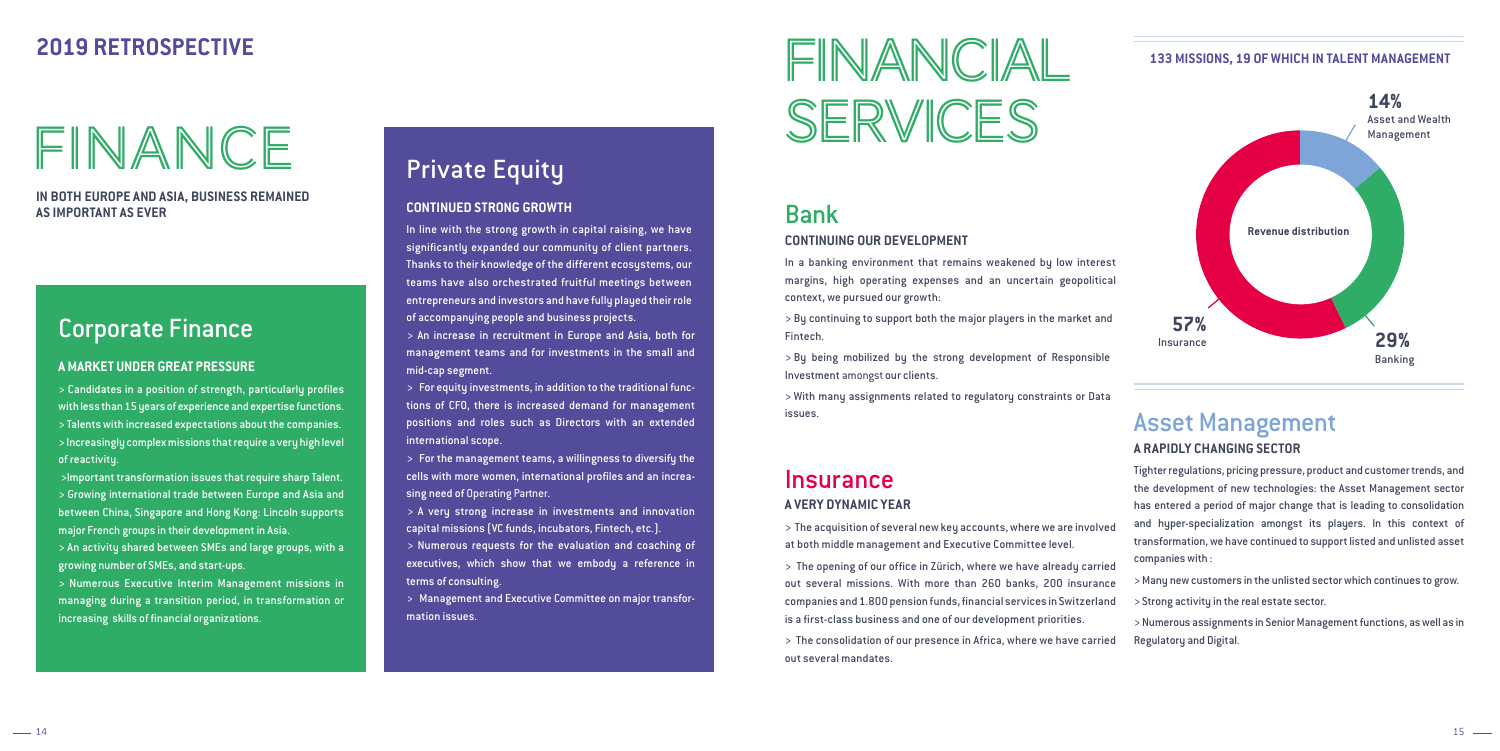# REAL ESTATE



#### **DIVERSIFICATION OF ACTIVITY**

While investments in the traditional asset classes of offices and housing are slightly slowing down, real estate activity still remains dense and important, both in France and abroad:

> The spectacular growth of investments in alternative asset classes (managed residences, hotels, etc.) is giving rise to new needs in development, construction and management.

> The real estate function is evolving towards a broader ecosystem: responsible and sustainable building, new working spaces, the digital and connected building, real estate data management...

> The demand for profiles specialized in techniques and construction is constantly increasing, particularly among project owners.

> On an international level, mature markets such as Japan and Australia are still more demanding than some emerging markets such as China, which is still very dependent on local players.

## **ANOTHER VERY STRONG INCREASE IN 2019, WITH SALES UP 50%**

In 2019, our support for Legal and Tax Departments in companies will have expanded considerably, while maintaining a very sustained presence with law firms. With more and more international mandates and numerous clients in the technology sector, our activity has been marked by :

> The development of Ethics & Compliance positions, focused on the fight against corruption, particularly in France with the law Sapin II. > Still in the field of Compliance, but in its GDPR aspect, the continuation of numerous searches for Data Protection Officer positions in





- 
- companies and the creation of dedicated Data departments in law firms.
- > An increase in the number of assignments for C-Level positions in companies.
- > A peak of assignments in real estate law, employment law, as well as in restructuring, with still very important needs in taxation.
- > A strong international development, with increasing demands in international taxation in China, and with law firms in Belgium.

# Legal, Tax & Compliance

# Health & Life Sciences

### **LINCOLN'S GROWING COMMITMENT TO THE LIFE SCIENCES SECTOR**

With nearly 20 consultants working throughout the year to assist healthcare players in their recruitment and talent management issues, Lincoln is demonstrating its long term commitment to the Life Sciences sector. The range of our missions has covered in particular : > Accompanying our clients internationally to open up new regions and adapt to the regulatory challenges of these areas (in particular FDA). > A strong activity with start-ups and innovative companies for the search of experts and management profiles who can bring the knowledge of the processes of large companies into more entrepreneurial projects.



> The search for collaborators who can assume pharmaceutical responsibility in the areas of quality and regulatory affairs.

# Human Resources

#### **A SPECIALIZATION THAT DOUBLED ITS ACTIVITY IN ONE YEAR**

With the creation of a dedicated practice early 2019, Lincoln has strengthened its expertise in the rapidly changing Human Resources sector. More operational and more technical, HR has entered a new era, with issues that particularly affect supporting transformation and improving the user experience. Against a backdrop of increasingly sophisticated digital tools (AI, people analytics, etc.) and increased requirements (accompanied by increased remuneration), Lincoln doubled the number of HR assignments in 2019, including :

> An ever-increasing search for Talents able to accompany the digital transformation.

> Numerous recruitment missions for technical specialists, with a strong pressure on the most specialized profiles: Compensation & Benefits, HRIS, Payroll, etc.

> Numerous Executive Interim Management missions both in temporary management missions and to manage projects of progress.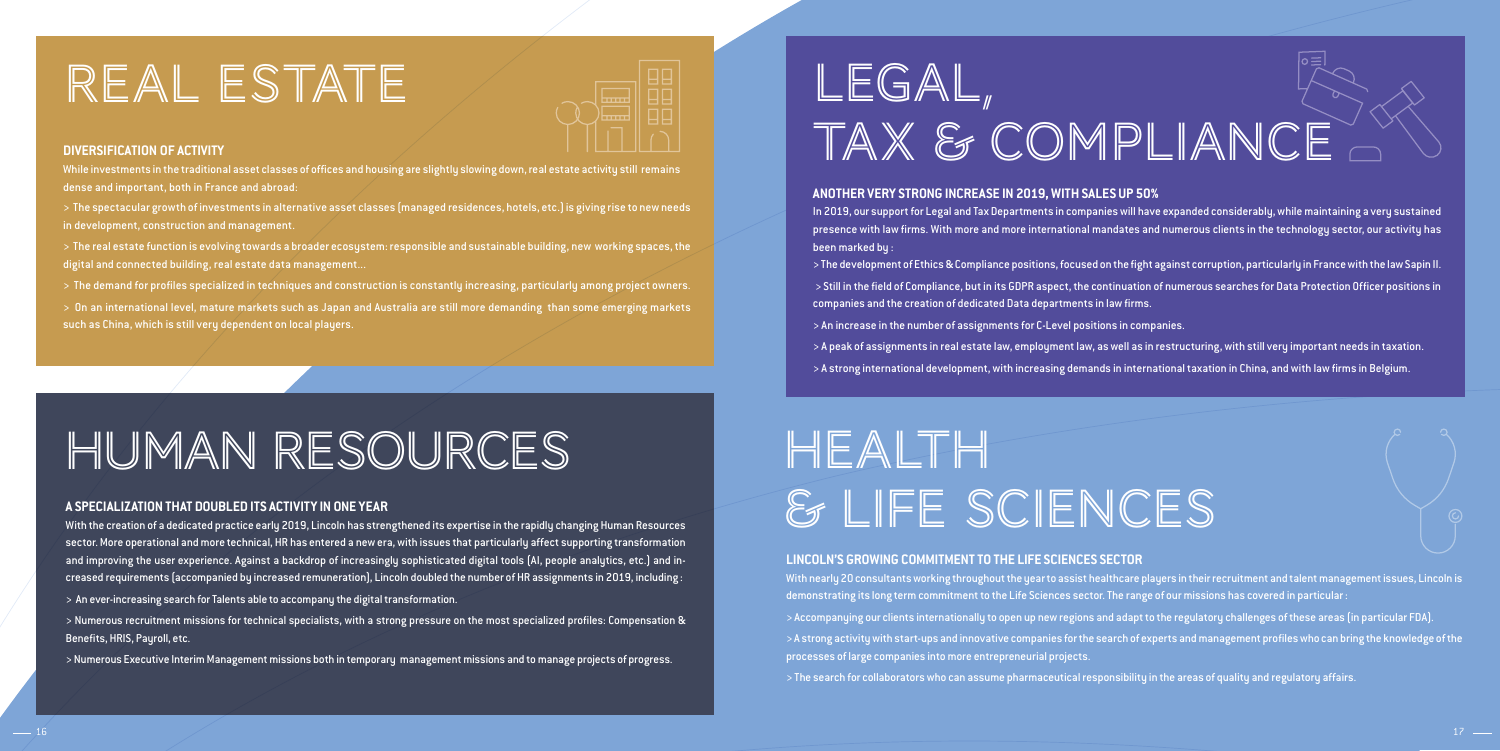# Industries Consumer, Retail & Services

#### **11% GROWTH - 81 MISSIONS CARRIED OUT**

Faced with growing demand, we have expanded our teams in 2019 and strengthened our Retail, Hotels, Consumer Goods and Luxury Goods sectors in particular. In Europe like in Asia, we have specialized consultants, experts and former operational staff in their sectors.

The globalization of trade and the growth of multi-channel continues, placing digital increasingly at the heart of brand development strategies. Data management, enrichment of the customer experience, sophistication of e-commerce solutions: in Europe as well as in Asia, the demand in all these aspects is intensifying and concerns a growing number of our missions, which have mainly covered :

> The search for experienced Talents in Marketing and Sales functions locally and internationally.

> Recruitment of General or Area Managers to create growth.

> Transformation support, where our pool of Transition Managers has been very much in demand on strategic issues.

> In-depth projects concerning the reorientation of distribution strategies of retail chains or the repositioning of brands, for which we provide tailor-made solutions.

> Numerous Executive Interim Management missions to develop or install digital marketing and to build up the skills of sales and distribution organizations.



## **CONTINUED DEVELOPMENT IN EUROPE AND ASIA**

With more and more interventions in contexts of innovation and transformation, the demand is constantly growing for technological profiles *(CIO, IT Director, Digital IT)* and Data *(Data Analytics, Data Engineers, Data Consultants)*. In all of our offices, our activity was further

intensified, including :

- > Increasing support for start-ups and scale-ups in the search for agile and versatile profiles.
- > An increase in assignments for C-level positions in companies.
- > Strong solicitations from software publishers for commercial profiles.
- > An increase in research that is generating major tensions on Data, Digital and Security jobs
- for large accounts, SMEs and players in the Consulting and Integration sector.

Applications



**25%**  Digital (E-commerce, Data, Acquisition, CRM, Social media)

## **SECTOR**



## **STRENGTHENED TEAMS IN ALL OUR OFFICES**

Faced with growing demand, we have considerably expanded our teams in 2019. We now have specialist consultants in each of our offices in Europe and Asia, with experts in the most dynamic sectors: Chemical and Agricultural Sciences, Automotive/Advanced Industrial Technology and Energy Utilities Infrastructure. Our missions have diversified accordingly, with a.o. the following:

> Numerous searches for industrial site Management or Management Committee positions (Quality, Technical, Maintenance, Graduation, HSE, ...).



# DIGITAL

> More and more missions at Headquarters level for projects concerning operational excellence, with challenges in industrial transformation and supply chain, based on the deployment of new methods taking into account performance indicators.

> In France, a resurgence of activity in the Food, Chemical, Rail and Packaging sectors.

> Executive Interim Management missions in supply chain and industrial sites in order to carry out profound transformations.